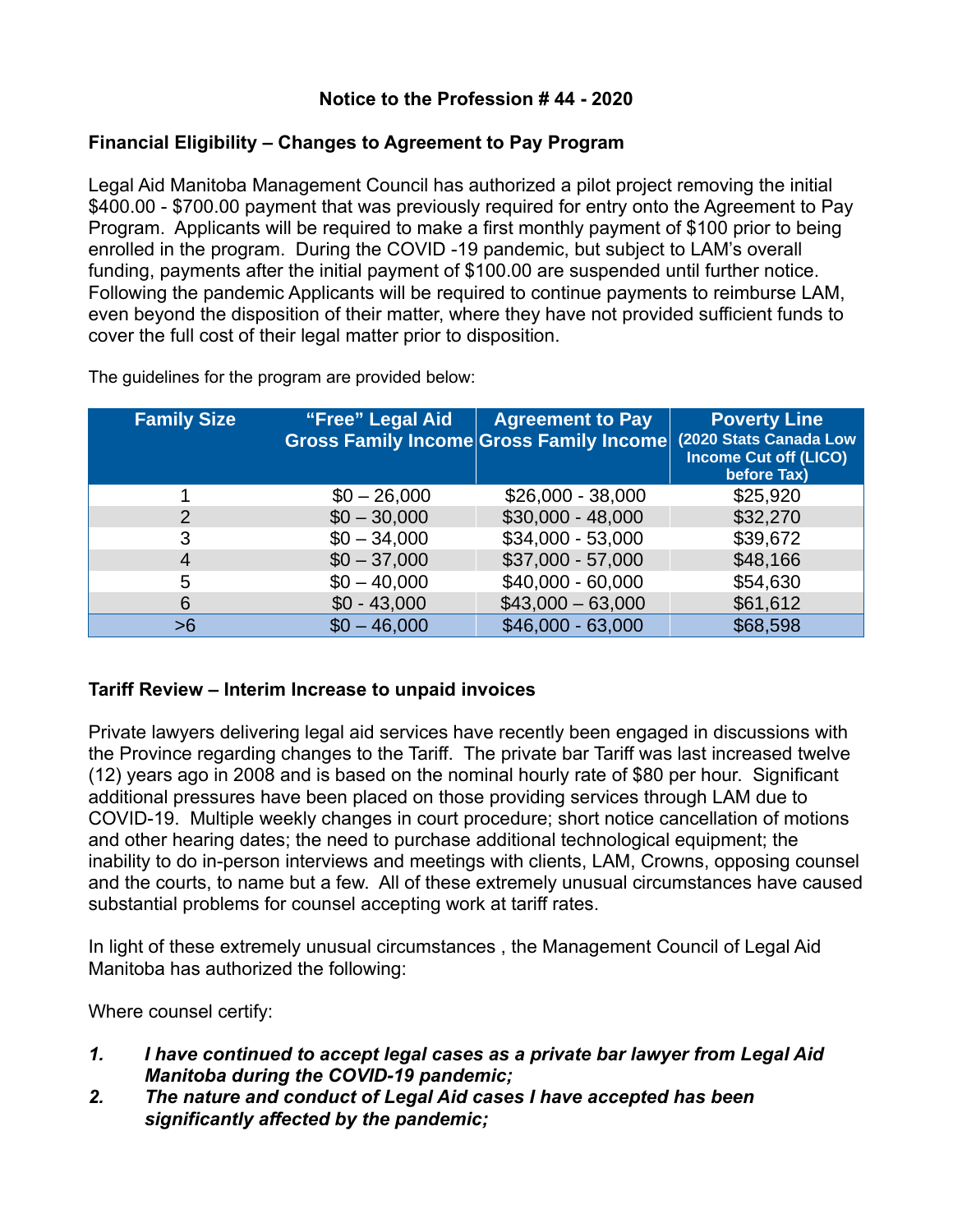#### *3. I am requesting that the Executive Director apply an increase of 25% to the fees on this legal Matter based on these extremely unusual circumstances.*

the Acting ED may exercise discretion to provide a 25% increase on all fees, including Discretionary Increases, billed on unpaid invoices submitted to LAM before before March 31, 2021.

*Until this certification is available in the PBOnline billing system counsel are required to provide the above certification in the DI narrative field on each bill where they are requesting this increase.*

#### **Following the authorization of Management Council LAM immediately stopped assessment and payment of bills already received by LAM. LAM will send an email to counsel on all pending accounts asking to give the required certification, if appropriate.**

LAM will make every effort to process and pay authorized accounts as certification is received. Due to the the manual processing of accounts necessary until the implementation of this change within the PBOnline billing system, counsel should be aware that payment on some files requesting this increase may be delayed. Full assessment and processing capacity for accounts is expected to be in place by January 1, 2021.

# **TARIFF REVIEW – Administrative Increase to cover cancelled trial preparation due to COVID-19**

# **Preliminary Hearing or Trial without BCM Agreement**

As a result of the closure of the court facilities to reduce the transmission of COVID-19 counsel are being forced to adjourn trials which would have otherwise commenced and concluded. Legal Aid Manitoba Management Council recognizes that this factor alone has greatly affected the practice and billing of legal matters, and caused a significant hardship for counsel. Accordingly Management Council has authorized the following:

Where counsel certify:

- 1. The matter is not a BCM matter on which an agreement has already been accepted by counsel;
- 2. A trial or preliminary inquiry has been adjourned due to COVID-19;
- 3. The trial or preliminary inquiry was set for not less than 1 full day;
- 4. Counsel certifies that at least 5 hours per day of the set length of the trial has already been expended in the preparation of the matter;
- 5. There was no resolution of the trial or preliminary inquiry entered into prior to the adjournment, and the matter has either been rescheduled to a new trial date, or date setting court, or a direct indictment has been preferred.

The Executive Director may provide administrative discretionary increase which will will provide interim payment equivalent to 5 hours for each full day of trial set. This increase may be requested for all legal matter types. Any increase authorized by the Acting Executive Director will be taken into account in any DI authorized at the disposition of the file.